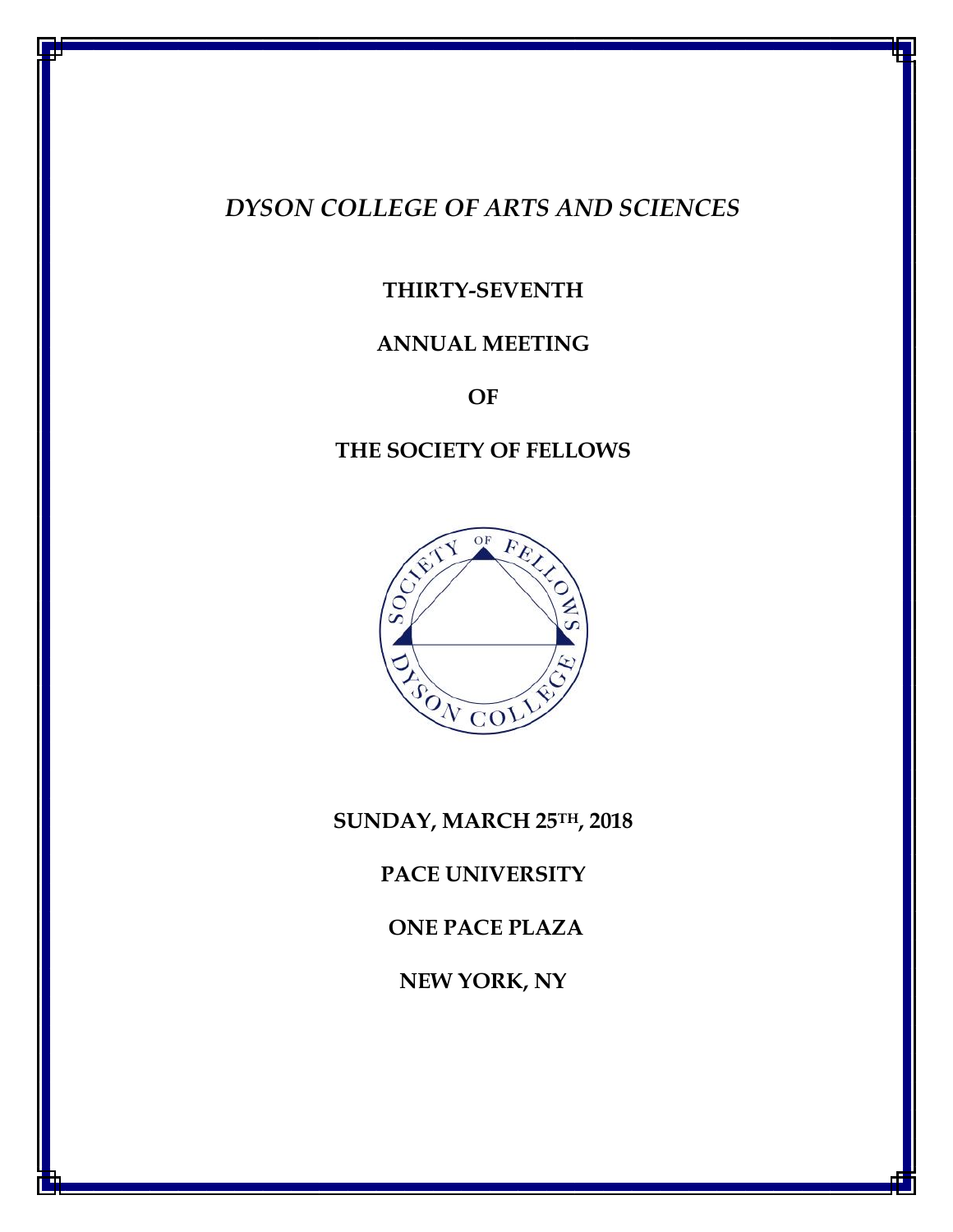### **THE SOCIETY OF FELLOWS DYSON COLLEGE OF ARTS AND SCIENCES PACE UNIVERSITY**

## **THIRTY-SEVENTH ANNUAL MEETING SUNDAY, MARCH 25TH, 2018 ONE PACE PLAZA**

| $10:00$ a.m.     | Check-in and Breakfast-Bianco Room                                                                           |
|------------------|--------------------------------------------------------------------------------------------------------------|
| $10:45$ a.m.     | <b>Annual Meeting Welcome - Bianco Room</b>                                                                  |
|                  | 11:00-12:40 p.m. Plenary Presentations - Bianco Room                                                         |
|                  | 12:45-2:00 p.m. Luncheon and Poster Session-Gym                                                              |
|                  | 2:15-3:15 p.m. First Concurrent Afternoon Panel Sessions 1 through 9                                         |
| $3:30-4:30$ p.m. | <b>Second Concurrent Afternoon Panel Sessions 10 through 18</b>                                              |
|                  | Panel Sessions are located in classrooms on the 3rd Floor East Wing and<br>the Bianco Room of One Pace Plaza |
| $4:45-5:30$ p.m. | Reception and Awards Ceremony - Bianco Room                                                                  |

**The Society of Fellows Executive Board wishes to thank and acknowledge all Faculty Sponsors and Moderators for their support of The Society of Fellows of Dyson College of Arts and Sciences**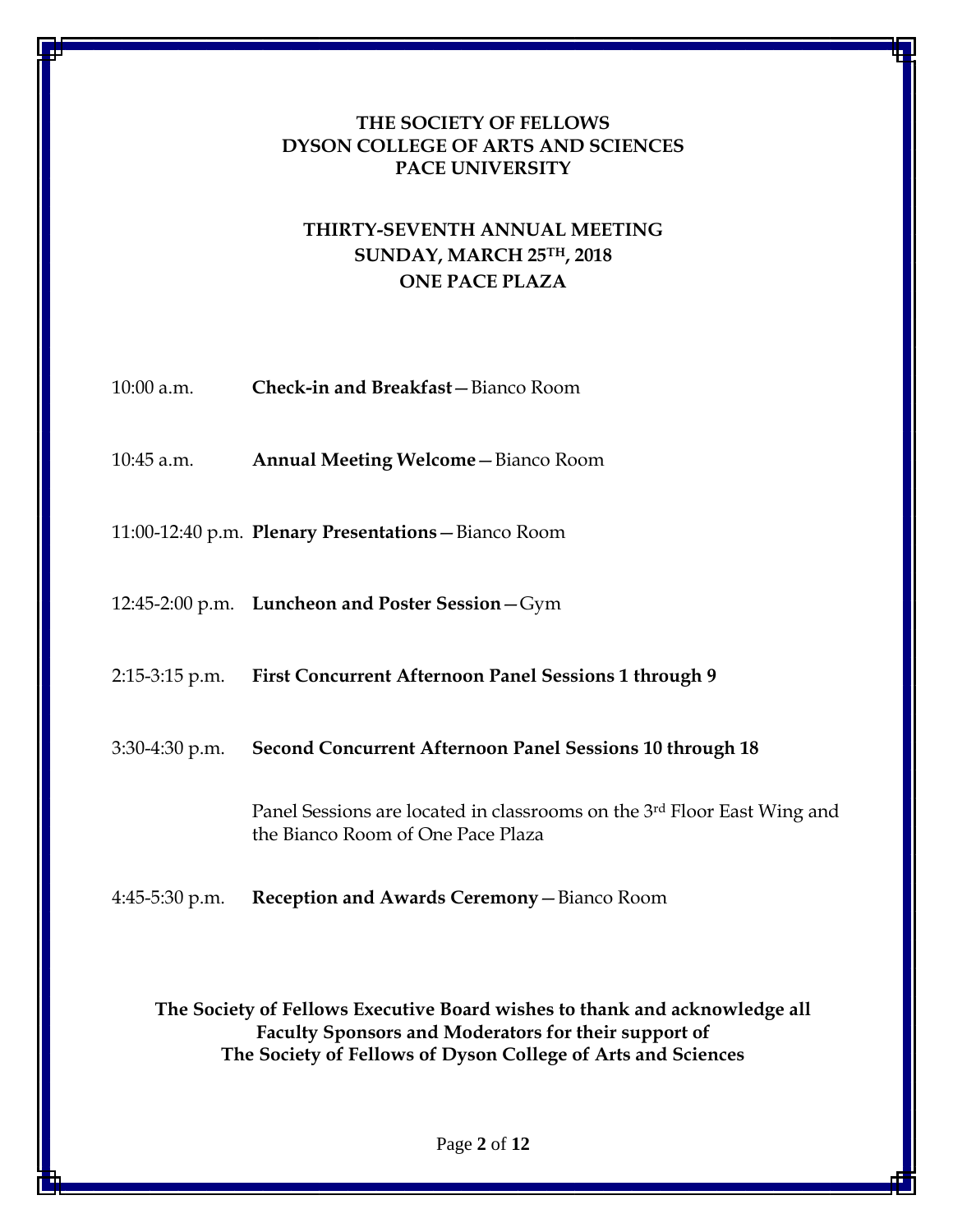### **THE SOCIETY OF FELLOWS DYSON COLLEGE OF ARTS AND SCIENCES PACE UNIVERSITY**

#### **THIRTY-SEVENTH ANNUAL MEETING**

#### 10:00 a.m. **Check-in and Breakfast**—Bianco Room

10:45 a.m. **Annual Meeting Welcome**—Bianco Room

Dr. Maria T. Iacullo-Bird Assistant Dean, Dyson College of Arts and Sciences

Dr. Nira Herrmann Interim Provost, Pace University

#### 11:00-12:40 p.m. **Plenary Session**—Bianco Room

*A New Approach to Drug Discovery for the Treatment of Cryptosporidiosis* Mohini Gobin Faculty Sponsor: Dr. Nigel R. Yarlett

*The Impact of Hours Invested in Co-Curricular Student Involvement on Cumulative GPA: A Pace University Case Study* Jenna Hager Faculty Sponsor: Dr. Anna Shostya

*Language Use in Predicting Responses Following Romantic Relationship Breakups: A Test of the Bad News Response Model* Jessica Sampson Faculty Sponsor: Dr. Angela M. Legg

*Manipulating the "Master Narrative": Wide Sargasso Sea as a Response to Jane Eyre* Eli Yampel Faculty Sponsor: Dr. Bette Kirschstein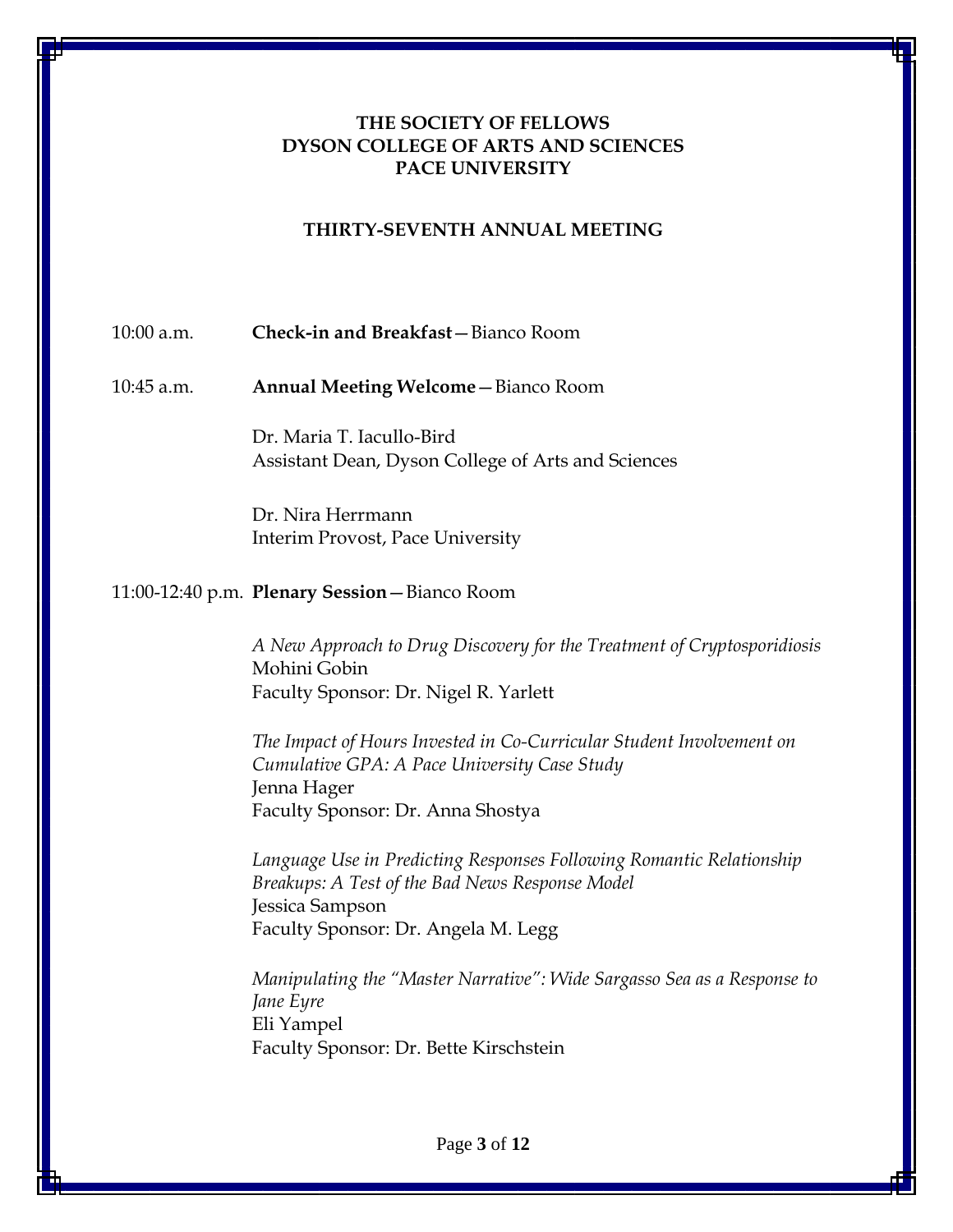12:45-2:00 p.m. **Luncheon and Poster Session**—Gym Presiding, Dr. Maria Iacullo-Bird Assistant Dean, Dyson College of Arts and Sciences

> *Negotiating Networks of Writing Support: Non-traditional Female Students as Returning Writers* Alexa Blanco and Alexandra Franciosa Faculty Sponsor: Dr. Robert J. Mundy

*Zero acreage gardening provides accessibility to community gardeners: The Electric Ladybug Garden's vertical fence project* Katherine Cognata; Faculty Sponsor: Dr. E. Melanie DuPuis

*Characterization of bee propolis from Bulgaria and Serbia* Josephine Farshi; Faculty Sponsor: Dr. Elmer-Rico E. Mojica

*The Crosstalk Between Presenilin and TRPC5 and its Potential Role in Alzheimer's Disease* Melanie Franco; Faculty Sponsor: Dr. Zafir K. Buraei

*The Role of the Unfolded Protein Response in the Malfunction of a Human PO-Type Calcium Channel Mutant Associated With Epilepsy* Emily Hirowski; Faculty Sponsor: Dr. Zafir K. Buraei

*Binding capacity of nanoceramics with sulfa drugs* Gwen Iannone; Faculty Sponsor: Dr. Elmer-Rico E. Mojica

*Mechanical and Topographical Analysis of Silicone Ceramic Precursors* Joshua Kreitler; Faculty Sponsor: Dr. Joseph W. Krumpfer

*Synthesis of unique lubricants made of exotic butters infused with indigenous oils to promote inhibition of bacteria and protection against UV radiation* Michelle Lopata; Faculty Sponsor: Dr. JaimeLee I. Rizzo

*Phenomenological models for the relationships among occupancy, spatial mean, and spatial variance of species population abundance* Kaiying Mo; Faculty Sponsor: Dr. Meng Xu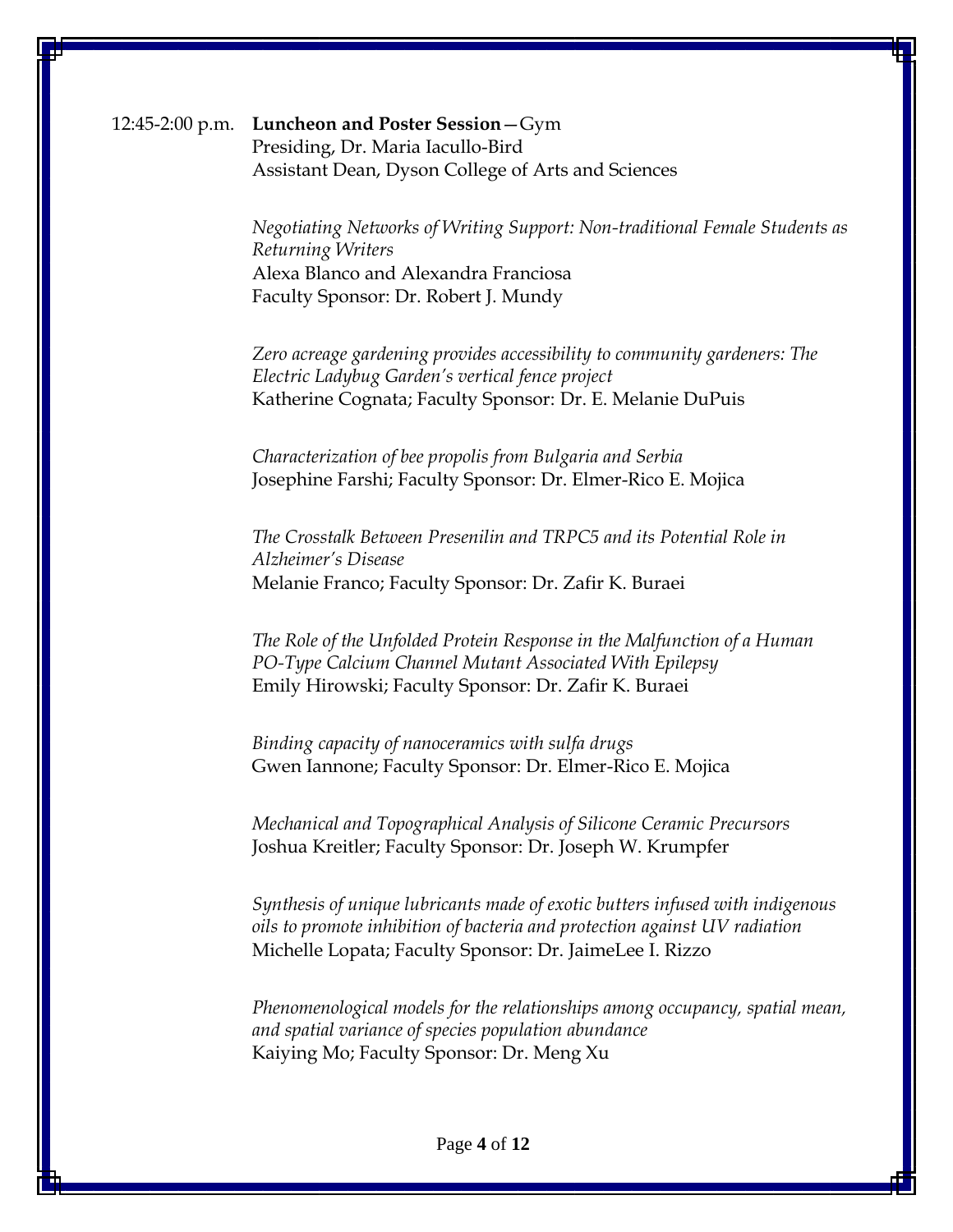#### **Poster Session (continued)**—Gym

*Synthesis and Characterization of Metal Complexes Containing Nitrogen Ligands* Kaltrina Mulosmani; Faculty Sponsor: Dr. Rita K. Upmacis

*Conservation Education Spaces in the Bronx Zoo: Exploring Ex-Situ Practices that Best Contribute to Conservation Stewardship* Katherine Murphy; Faculty Sponsor: Dr. Anne H. Toomey

*The Binding Interaction of Nanomaterials of Human Serum Albumin* Tyler Nolan; Faculty Sponsor: Dr. Elmer-Rico E. Mojica

*Ucuuba, tamanu, and aloe vera butters as a new formulation to enhance bacterial resistance and UV protection* Rudra Persaud; Faculty Sponsor: Dr. JaimeLee I. Rizzo

*Chromatographic analysis of amphetamines in biological samples* Lauren Reilly; Faculty Sponsor: Dr. Elmer-Rico E. Mojica

*A Novel Antimicrobial Surface Utilizing Beeswax and Essential Oils* Luke Shapiro; Faculty Sponsor: Dr. JaimeLee I. Rizzo

*Temperature-Controlled Microscopy of Microgels, Liposomes, and Lipobeads on Hydrophobically Modified Glass Slides* Gregory Vance; Faculty Sponsor: Dr. Sergey V. Kazakov

*Phenol content and antioxidant activities of several commercial tea samples* Amanda Villaggi; Faculty Sponsor: Dr. Elmer-Rico E. Mojica

*Sample preparation and analysis of PAHs (polycyclic aromatic hydrocarbons) in milk samples* Lyric Wyan; Faculty Sponsor: Dr. Elmer-Rico E. Mojica

*Evaluating the Water Quality of Selected Polluted Sites in New York City* Jahaira Zapata; Faculty Sponsor: Dr. Elmer-Rico E. Mojica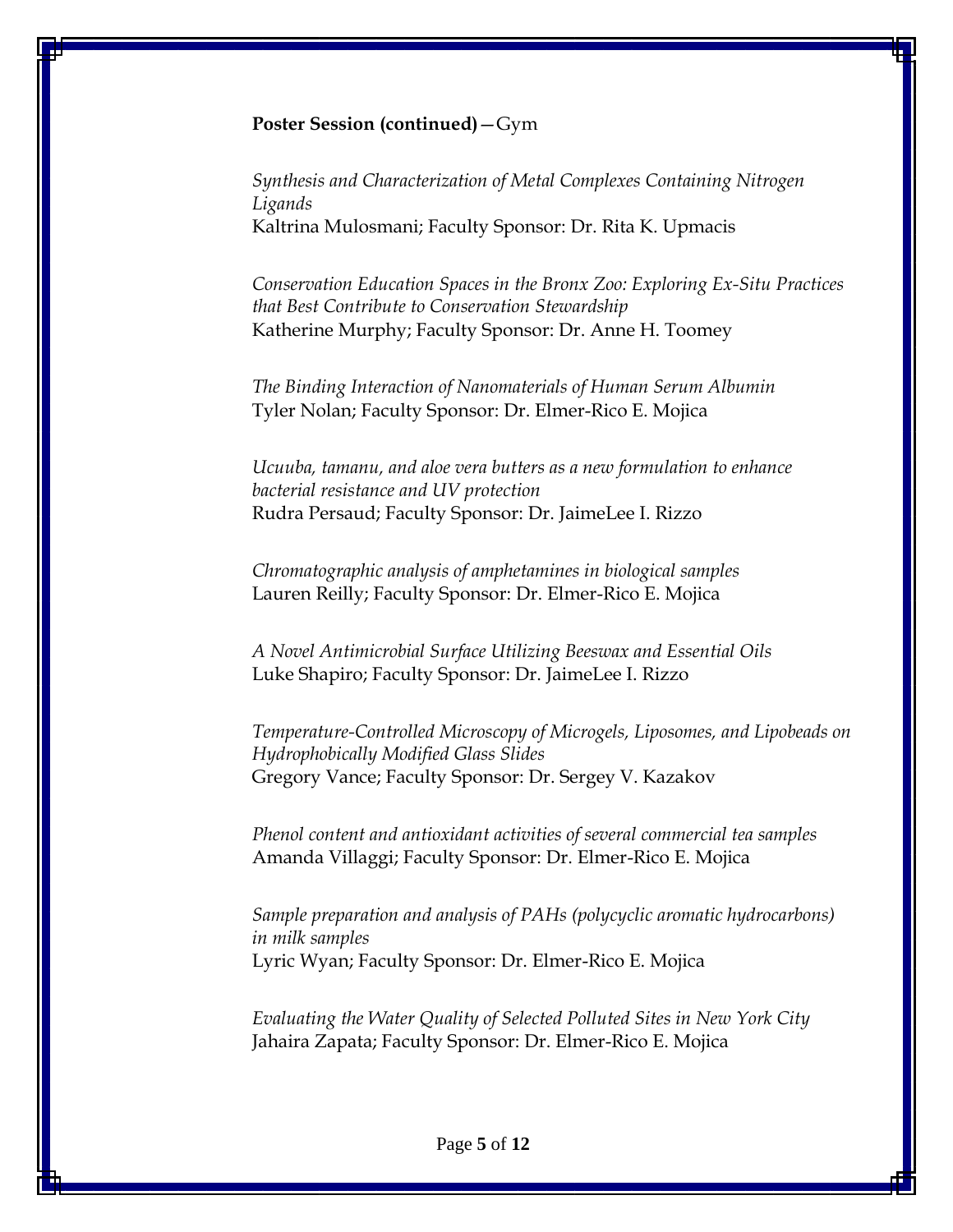| <b>Session 1</b><br>2:15-3:15 p.m. | <b>Issues in Peace and Justice Studies - Room E327</b><br>Moderator: Dr. Emily E. Welty                                                                                                      |
|------------------------------------|----------------------------------------------------------------------------------------------------------------------------------------------------------------------------------------------|
|                                    | A Case Study of Nagorno-Karabakh and Armenian-Azerbaijani Interpersonal<br>Relations                                                                                                         |
|                                    | Sheyda Aliyeva; Faculty Sponsor: Dr. Emily E. Welty                                                                                                                                          |
|                                    | A Study of the Factors Leading to Domestic Islamic Radicalization<br>Rachael Pepper; Faculty Sponsor: Dr. Emily E. Welty                                                                     |
|                                    | Is Fair Trade Changing Lives? Evaluating Fair Trade Jewelry's Female<br><b>Empowerment Claim</b>                                                                                             |
|                                    | Alexis Schutz; Faculty Sponsor: Dr. Emily E. Welty                                                                                                                                           |
|                                    | Black Madonnas: The Effects of the Idealization and Stigmatization of the Social<br>Phenomenon 'Virginity' on African American Women<br>Lorraine Bishop; Faculty Sponsor: Dr. Emily E. Welty |
| <b>Session 2</b><br>2:15-3:15 p.m. | <b>Public Policy and Education - Room E317</b><br>Moderator: Dr. Hillary J. Knepper                                                                                                          |
|                                    | Federal and State Funding of Higher Education: Successes, Improvements, and<br>Impacts on Institutions<br>Nina Emser; Faculty Sponsor: Dr. Gina Scutelnicu                                   |
|                                    | Sexual Health Education and Adolescents with Intellectual Disabilities<br>Victoria Gonzalez; Faculty Sponsor: Dr. Gina Scutelnicu                                                            |
| <b>Session 3</b><br>2:15-3:15 p.m. | <b>Inorganic and Bioinorganic Chemistry - Room E326</b><br>Moderators: Dr. Joseph W. Krumpfer and Dr. Irina G. Gazaryan                                                                      |
|                                    | Modification of Inorganic Oxide Surfaces via Vapor-Solid Ring-Opening<br>Polymerizations of Cyclic Siloxanes                                                                                 |
|                                    | Kaleigh Ryan; Faculty Sponsor: Dr. Joseph W. Krumpfer                                                                                                                                        |
|                                    | Activation of Antioxidant Program With Tin (II) Ion<br>John Caperella; Faculty Sponsor: Dr. Irina G. Gazaryan                                                                                |
|                                    | Cobalt (II) Ion: Direct Activator Of Antihypoxic and antioxidant programs<br>Jessica Zhinin-Yanqui; Faculty Sponsor: Dr. Irina G. Gazaryan                                                   |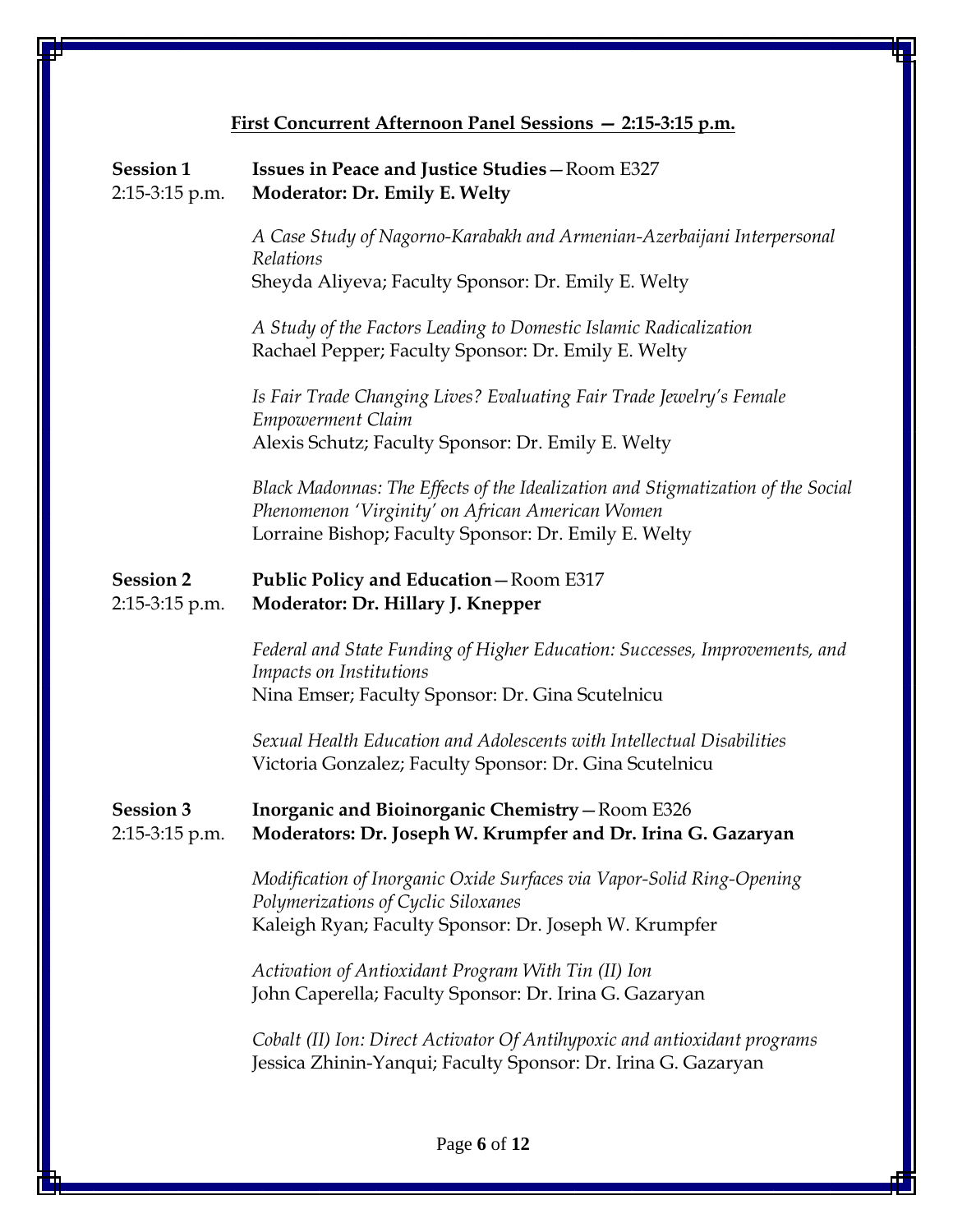| <b>Session 4</b><br>2:15-3:15 p.m.   | Historical Perspectives on Gender, Class, and Race in Twentieth<br>Century New York City-Room E316<br>Moderator: Dr. Maria T. Iacullo-Bird                                                                   |
|--------------------------------------|--------------------------------------------------------------------------------------------------------------------------------------------------------------------------------------------------------------|
|                                      | The Uprising of the 20,000: The Shirtwaist Worker's Strike and its Impact on<br>Female Immigrants<br>Phoebe Callard; Faculty Sponsor: Dr. Maria T. Iacullo-Bird                                              |
|                                      | Bedford Stuyvesant and the 1964 Harlem Riots<br>Naglis Bukauskas; Faculty Sponsor: Dr. Maria T. Iacullo-Bird                                                                                                 |
| <b>Session 5</b><br>2:15-3:15 p.m.   | <b>Studies in Language and Culture - Room E306</b><br>Moderators: Dr. Antonia Garcia-Rodriguez, Dr. Andrés Villagrá, and<br>Dr. Andriy Danylenko                                                             |
|                                      | The Oversexualization of Latinas in Contemporary US Films<br>Olivia Juliet Taylor; Faculty Sponsor: Dr. Antonia Garcia-Rodriguez                                                                             |
|                                      | Y Tu Mama También and The Culture of Mexico<br>Blossom Kelley-Washington<br>Faculty Sponsor: Dr. Antonia Garcia-Rodriguez                                                                                    |
|                                      | Hip Hop and Flamenco: dance styles used as instruments for social<br>representation and political change<br>Samantha Hickman; Faculty Sponsor: Dr. Andrés Villagrá                                           |
|                                      | Understanding Russian Feminism Through Anna Karenina<br>Olivia Cobleigh; Faculty Sponsor: Dr. Andriy Danylenko                                                                                               |
| <b>Session 6</b><br>$2:15-3:15$ p.m. | <b>Interpreting Anxiety through Theatre - Bianco Room</b><br>Moderator: Prof. Ion Cosmin Chivu                                                                                                               |
|                                      | Anxiety, An Epidemic: Through the Lens of Social Media<br>Holly Wright<br>Hannah Doyon<br>Abigail Gumpper<br>Sarah Hurley<br>Gabriella Papa<br><b>Tamar Rubin</b><br>Faculty Sponsor: Prof. Ion Cosmin Chivu |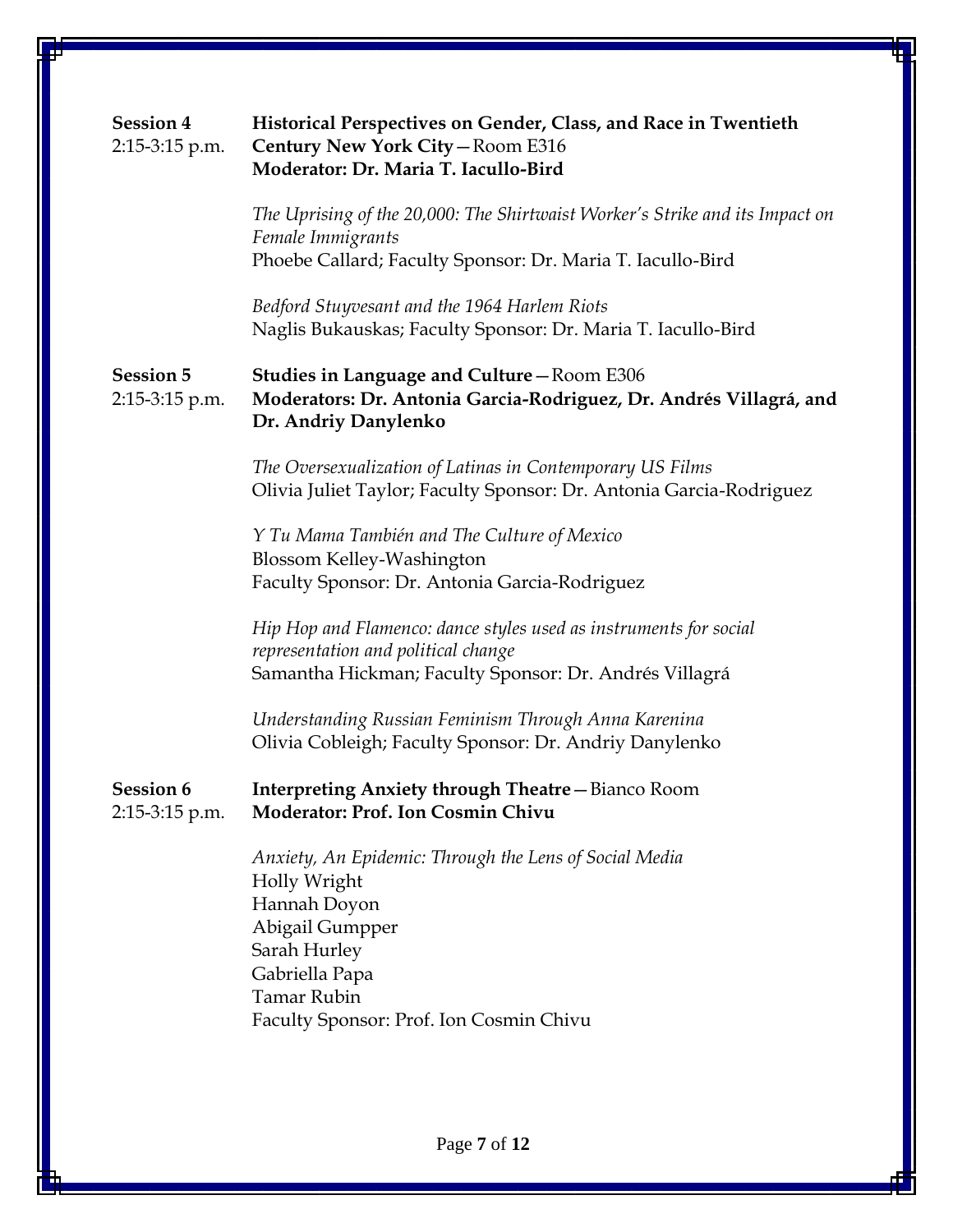| <b>Session 7</b><br>2:15-3:15 p.m. | Topics in Immigration-Room E325<br>Moderator: Prof. Mark L. Weinstock                                                                                                        |
|------------------------------------|------------------------------------------------------------------------------------------------------------------------------------------------------------------------------|
|                                    | Factors Affecting American Perception of the Economic Impact of Immigration<br>Mariana Villada<br>Faculty Sponsors: Prof. Kier F. Hanratty and Dr. Anna Shostya              |
|                                    | The Effect of the Deferred Action for Childhood Arrivals (DACA) Program on<br>Native-Born Citizens' Unemployment Rates<br>Alisha Phelan; Faculty Sponsor: Dr. Gregory Colman |
|                                    | The Effect of Citizenship Status on Technology Sector Incomes<br>Katherine Burt; Faculty Sponsor: Prof. Sam Baruch                                                           |
| <b>Session 8</b><br>2:15-3:15 p.m. | Topics in Business and Finance-Room E324<br>Moderators: Dr. Gregory Colman and Prof. Sam Baruch                                                                              |
|                                    | The Effects of the Financial Crisis on Credit Seeking and Debt<br>Klejdja Qosja; Faculty Sponsor: Dr. Gregory Colman                                                         |
|                                    | Factors affecting Ethereum's change in price<br>Joshua Kaufman; Faculty Sponsor: Prof. Sam Baruch                                                                            |
|                                    | The Effect of Cast Diversity on Ratings Success in Primetime Broadcast<br>Television<br>Liz Corbett; Faculty Sponsor: Dr. Anna Shostya                                       |
|                                    | Diversity Behind the Screens: Does Diversity in Writers and Directors Affect<br>Viewership Ratings?<br>Victoria Budden; Faculty Sponsor: Dr. Gregory Colman                  |
| <b>Session 9</b><br>2:15-3:15 p.m. | <b>Issues in International Economics - Room E323</b><br>Moderators: Dr. Anna Shostya and Prof. Kier F. Hanratty                                                              |
|                                    | The Effect of International Monetary Fund Loans on Economic Growth: 1990-<br>2016<br>Chelsea Ruda<br>Faculty Sponsors: Dr. Gregory Colman and Dr. Anna Shostya               |
|                                    | Socio-Economic Status of Women and National Income: An Analysis of 145<br>Countries<br>Meghan Seeberger; Faculty Sponsor: Dr. Anna Shostya                                   |
|                                    | The Effect of English Proficiency on Gross National Income Per Capita<br>Amalie Slungaard; Faculty Sponsor: Prof. Kier F. Hanratty                                           |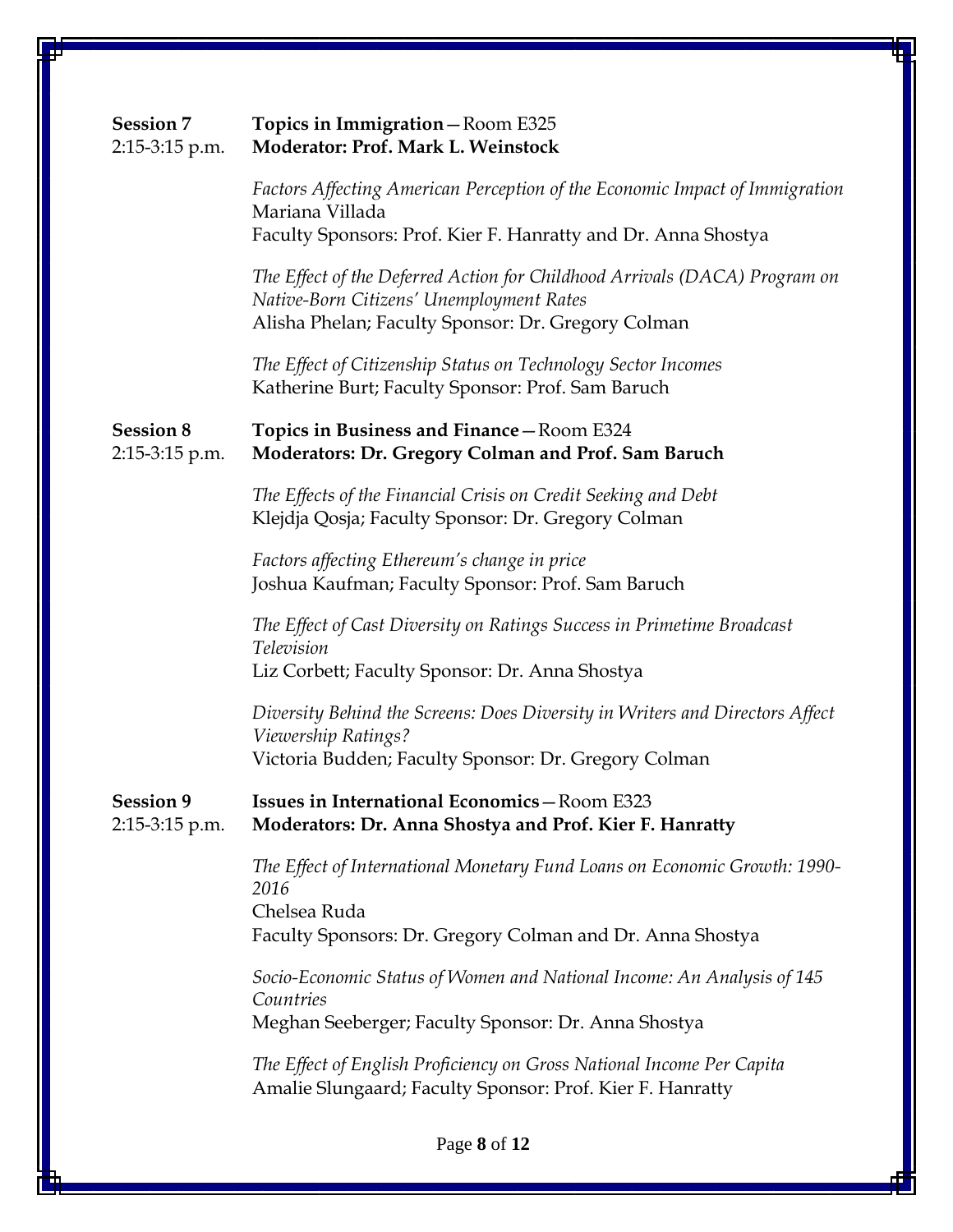| Second Concurrent Afternoon Panel Sessions - 3:30-4:30 p.m. |                                                                                                                                                                                                                                                 |
|-------------------------------------------------------------|-------------------------------------------------------------------------------------------------------------------------------------------------------------------------------------------------------------------------------------------------|
| <b>Session 10</b><br>3:30-4:30 p.m.                         | People on the Move: How Students, their Families, and Friends<br><b>Experience Globalization-Room E327</b><br>Moderator: Dr. Judith Pajo                                                                                                        |
|                                                             | The Impacts and Perceptions of Globalization Through The Lens of Technology<br>Holly Thayer; Faculty Sponsor: Dr. Judith Pajo                                                                                                                   |
|                                                             | Globalizing Money and Migration: Impacts on the World<br>Jared Chrissley; Faculty Sponsor: Dr. Judith Pajo                                                                                                                                      |
|                                                             | How Globalization keeps the World in Motion: The Accelerating Movement of<br>People around the World<br>Fabia Gunkel; Faculty Sponsor: Dr. Judith Pajo                                                                                          |
| <b>Session 11</b><br>3:30-4:30 p.m.                         | Philosophical Analysis - Room E317<br>Moderators: Dr. Daniel Barber and Prof. Bureen Ruffin                                                                                                                                                     |
|                                                             | Capital as Ontological Difference: On Deleuzo-Guattarian Marxism<br>Christian Halstead; Faculty Sponsor: Dr. Daniel Barber                                                                                                                      |
|                                                             | "Life Sucks": Exploring Thought and the Deeper Self<br>Nicoletta Kern; Faculty Sponsor: Prof. Bureen Ruffin                                                                                                                                     |
| <b>Session 12</b><br>3:30-4:30 p.m.                         | <b>Chemical Analyses, and Biology and the Environment in a Costa</b><br>Rican Rain Forest-Room E326<br>Moderator: Dr. Sergey V. Kazakov and Dr. William Eaton                                                                                   |
|                                                             | Microscopic Probing of Microgels, Liposomes, and Lipobeads Under High<br>Vacuum<br>Sarah Rahni; Faculty Sponsor: Dr. Sergey V. Kazakov                                                                                                          |
|                                                             | "Thermophilic" polymer networks: Optimization of poly (acrylamide-co-<br>acrylonitrile) hydrogel synthesis to provide a larger swelling ability for use as<br>medicine delivery system<br>Cesar Ramirez; Faculty Sponsor: Dr. Sergey V. Kazakov |
|                                                             | Bacterial Abundance and Nutrient Composition in a Tornado Stricken Region<br>of the Northern Costa Rican Rain Forest<br>Elliana Gianacopoulos; Faculty Sponsor: Dr. William D. Eaton                                                            |
|                                                             |                                                                                                                                                                                                                                                 |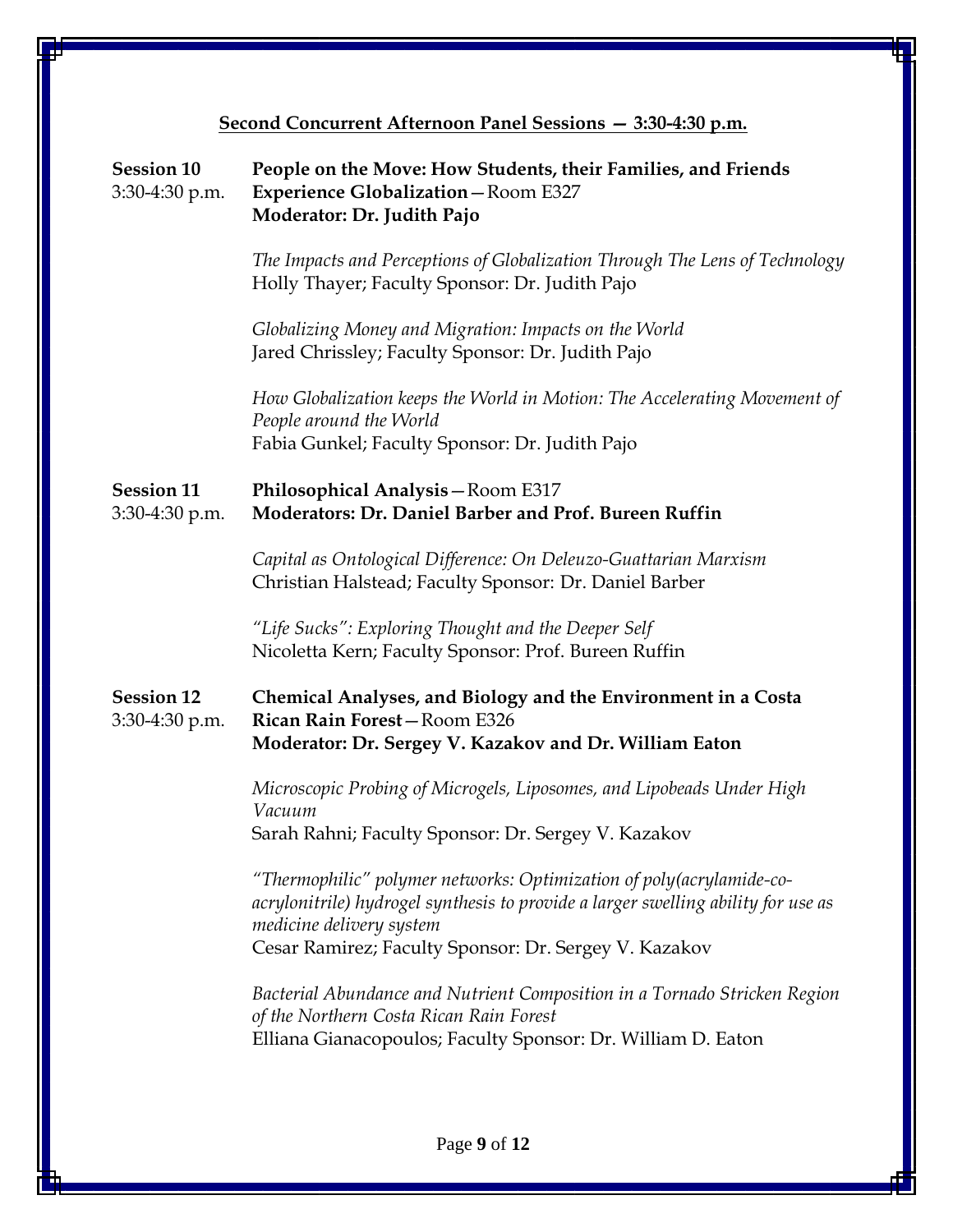| <b>Session 13</b><br>3:30-4:30 p.m. | Historical Analyses: Race in American History and North Korea's<br>Nuclear Crisis-Room E316<br>Moderators: Dr. Daniel J. Greenberg and Dr. Joseph Tse-Hei Lee                             |
|-------------------------------------|-------------------------------------------------------------------------------------------------------------------------------------------------------------------------------------------|
|                                     | America's Little Brown Brother Returns a Hero: The Changing Image of<br>Filipinos and Filipino-Americans in the USA, 1924-1960<br>Joshua Balasa; Faculty Sponsor: Dr. Daniel J. Greenberg |
|                                     | The Role of African-American Combatants During the American Revolution<br>Lonnette Richards; Faculty Sponsor: Dr. Daniel J. Greenberg                                                     |
|                                     | A Historical Analysis for a Present-Day Conflict: Key Historical Moments of<br>North Korea's Nuclear Crisis<br>Elizabeth Powell; Faculty Sponsor: Dr. Joseph Tse-Hei Lee                  |
| <b>Session 14</b><br>3:30-4:30 p.m. | Studies in Russian and American Cinema-Room E306<br>Moderators: Dr. Andriy Danylenko. Dr. Ruth D. Johnston, and<br>Dr. Rebecca E. Martin                                                  |
|                                     | Fear of Encirclement in Russian Cinema from Eisenstein to Mikhalkov<br>Kyle Amadeo; Faculty Sponsor: Dr. Andriy Danylenko                                                                 |
|                                     | American Psycho: Consumption of Identity<br>Naomi Rhoa; Faculty Sponsor: Dr. Ruth D. Johnston                                                                                             |
|                                     | Hitchcock's Perfect Woman<br>Sven Latinovic; Faculty Sponsor: Dr. Rebecca E. Martin                                                                                                       |
| <b>Session 15</b><br>3:30-4:30 p.m. | Artistic Perspectives: Exploring Anxiety through Painting and Fiction;<br>Curating a Photographic Archive-Room E305<br>Moderators: Prof. Barbara Friedman and Prof. Roger Sayre           |
|                                     | The Favor<br>Juliet Mueller; Faculty Sponsor: Dr. Helane Levine-Keating                                                                                                                   |
|                                     | <b>Anxiety and Anatomy</b><br>Cassandra Balado; Faculty Sponsor: Prof. Barbara A. Friedman                                                                                                |
|                                     | The Creation of the James Moninger Archive<br>Robert Dass; Faculty Sponsor: Prof. Roger Sayre                                                                                             |
|                                     |                                                                                                                                                                                           |

Page **10** of **12**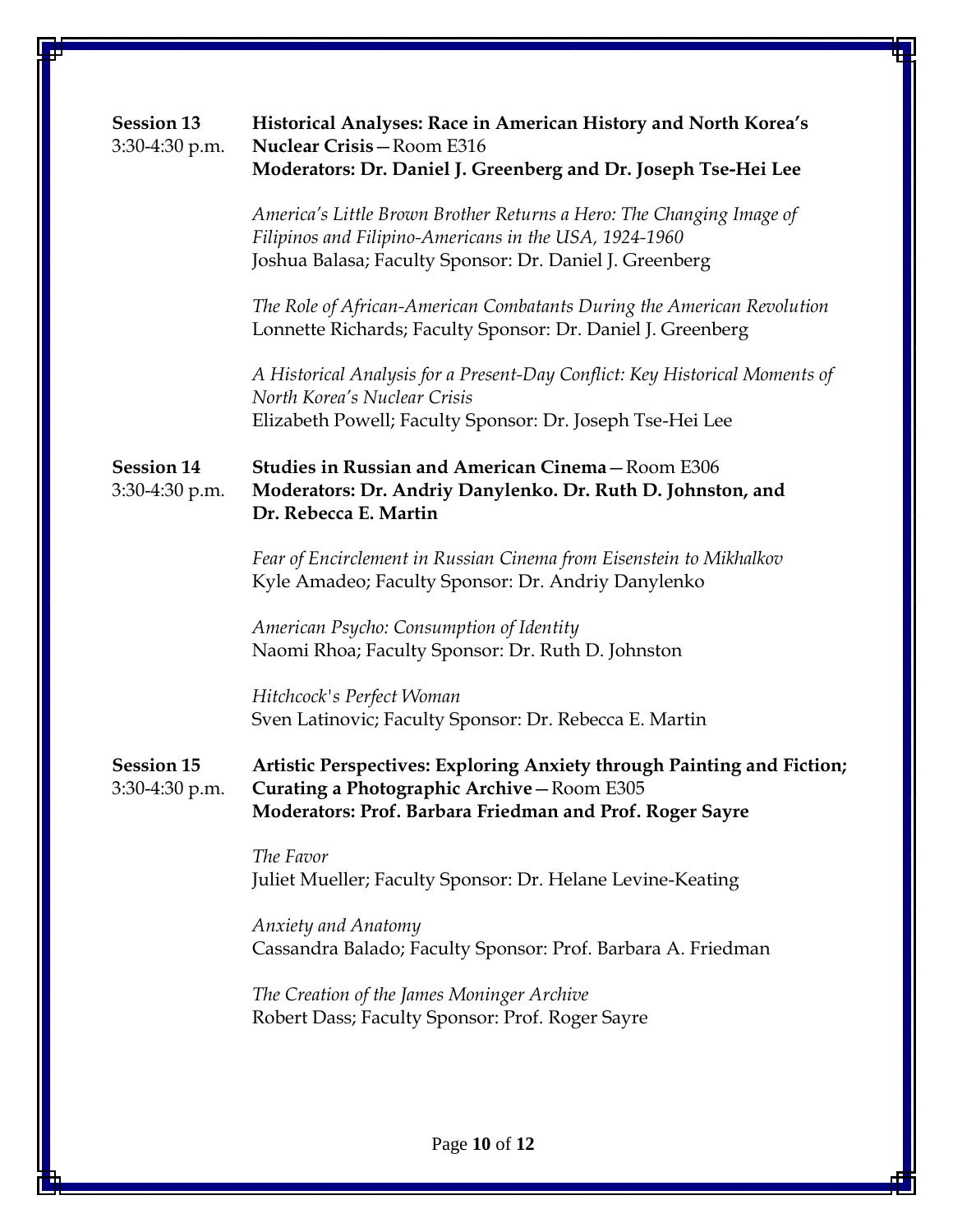| <b>Session 16</b><br>3:30-4:30 p.m. | Issues in Crime, Terrorism, and Disasters-Room E325<br><b>Moderator: Prof. Mark L. Weinstock</b>                                                                       |
|-------------------------------------|------------------------------------------------------------------------------------------------------------------------------------------------------------------------|
|                                     | The Effect Terrorism and Refugee Populations Have on Western European<br>Tourism Revenue<br>Ivan Cody and Nicholas McVeigh<br>Faculty Sponsor: Prof. Mark L. Weinstock |
|                                     | Factors Affecting U.S. Crime Rates<br>Meltem Sultan Ekici; Faculty Sponsor: Dr. Gregory Colman                                                                         |
| <b>Session 17</b><br>3:30-4:30 p.m. | Women, Wages, Marriage, and Well Being-Room E324<br><b>Moderator: Dr. Gregory Colman</b>                                                                               |
|                                     | The Impact of Marrying Age on Hourly Wages<br>Gregory Coleman; Faculty Sponsor: Dr. Gregory Colman                                                                     |
|                                     | The Effect of Affordable Care Act's Medicaid Expansion on the Subjective Well-<br>being of the Population<br>Sheona Ahuja; Faculty Sponsor: Dr. Gregory Colman         |
| <b>Session 18</b><br>3:30-4:30 p.m. | Happiness, Balancing Your Life, and Disaster - Room E323<br>Moderator: Dr. Anna Shostya                                                                                |
|                                     | The Impact of Remittances on Educational Attainment<br>Tahiya Begum; Faculty Sponsor: Dr. Gregory Colman                                                               |
|                                     | Measuring the Wage Gap between Male and Female Economics Majors<br>Amanda Barone; Faculty Sponsor: Dr. Anna Shostya                                                    |
|                                     | The Pursuit of Happiness: How time spent during the day effects ones<br>subjective happiness                                                                           |
|                                     | Marina Testani; Faculty Sponsor: Dr. Gregory Colman                                                                                                                    |
| 4:45-5:30 p.m.                      | Reception and Awards Ceremony - Bianco Room<br>Presiding, Dr. Maria T. Iacullo-Bird<br>Assistant Dean, Dyson College of Arts and Sciences                              |